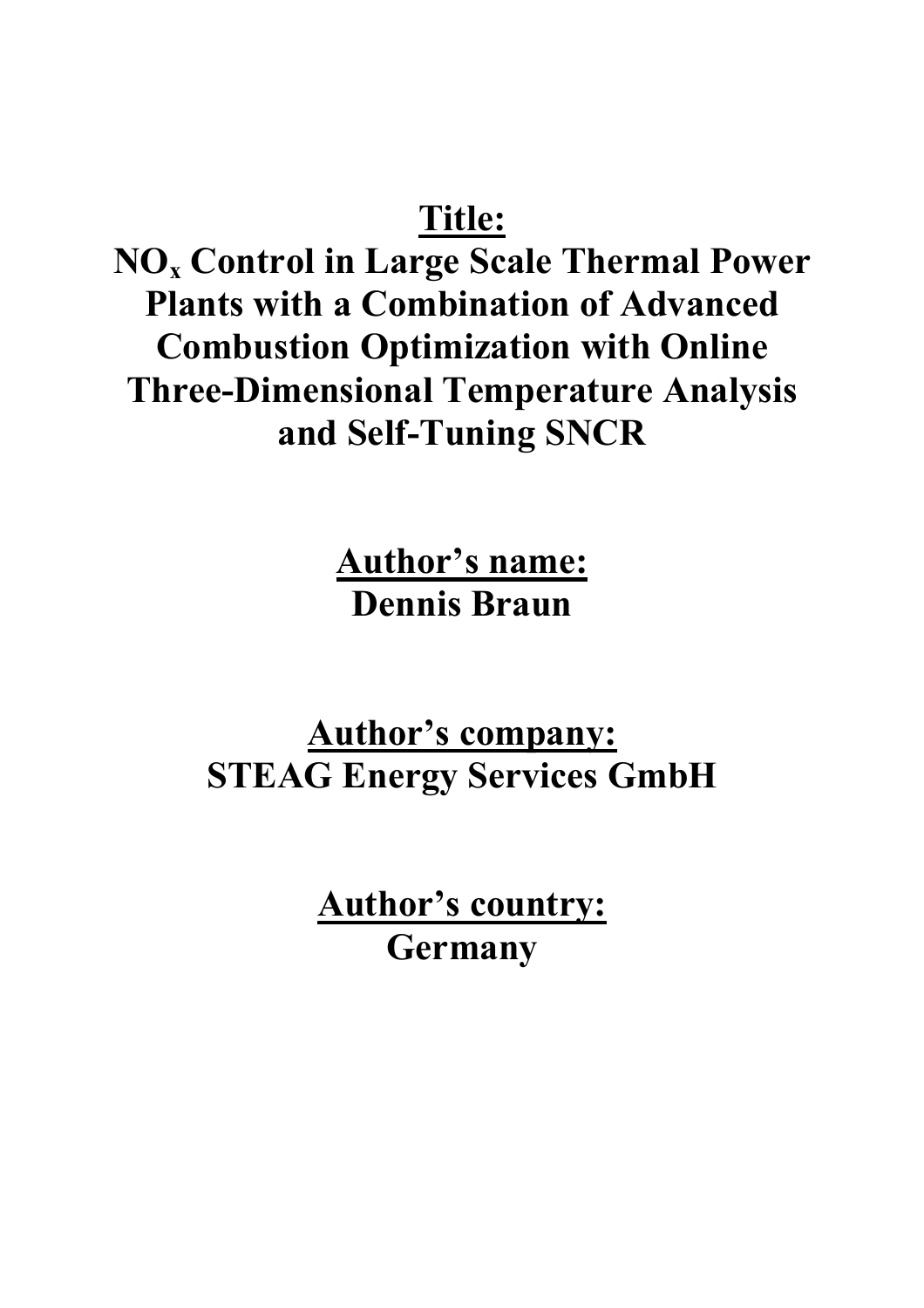# **Contents:**

| 2.1            |  |
|----------------|--|
|                |  |
|                |  |
|                |  |
| 4.             |  |
| 5 <sub>1</sub> |  |
| 6.             |  |
|                |  |
|                |  |
|                |  |
|                |  |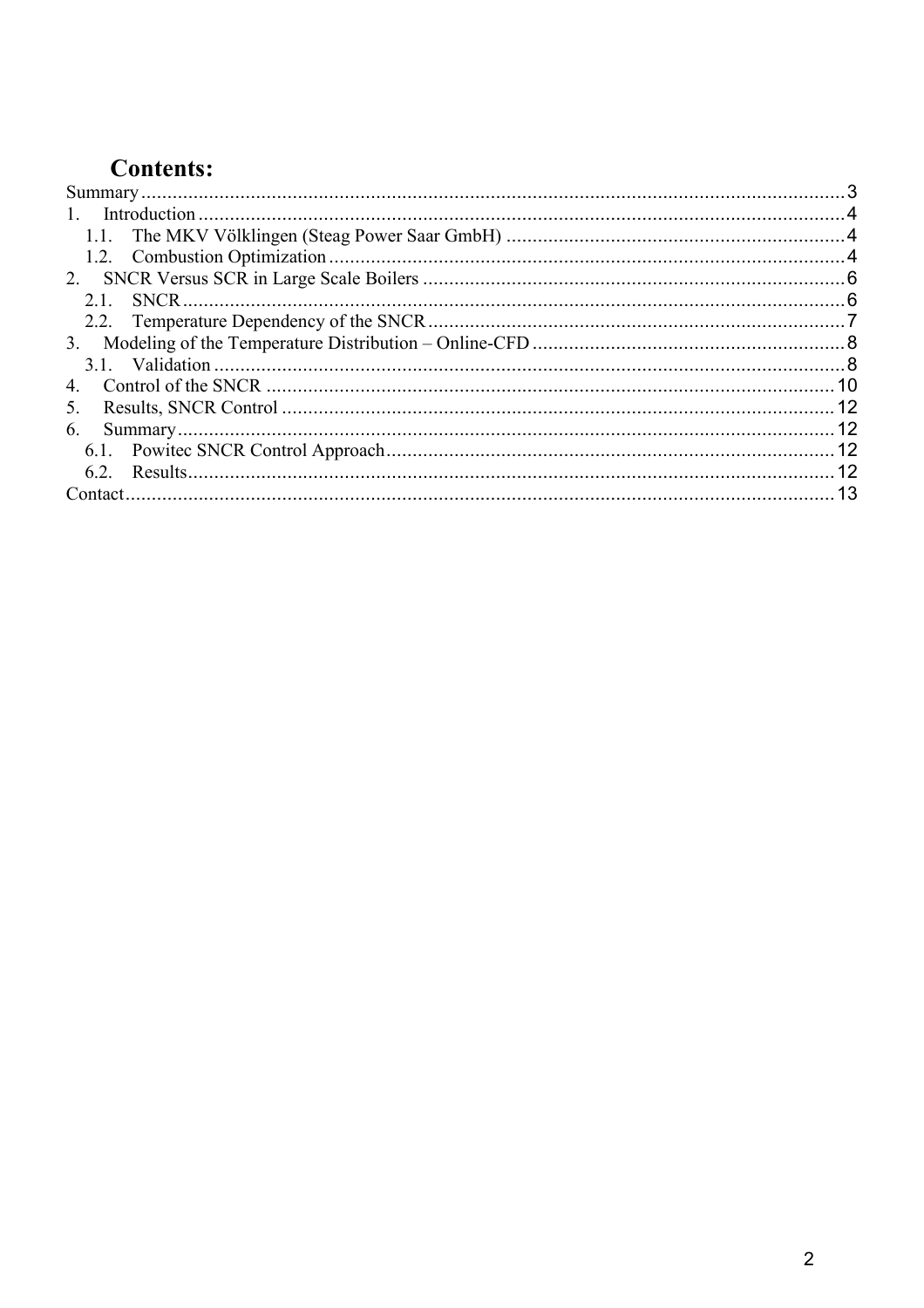### **Summary**

In STEAG Fenne's 576 t/h steam generator the combustion is optimized by an advanced process controller. This system improves the air-/fuel-ratio and thereby increases the efficiency, based on the analysis of

- conventional process data<br>• vibration data from mills a
- vibration data from mills and pulverized fuel pipes
- real-time flame properties

Flame characteristics and vibration signals to analyze coal flow distribution and grinding degree are correlated with conventional process data and are fed into self-tuning neural networks (NMPC nonlinear model predictive control).

Continuous increases in the boiler efficiency by 0.4 percent and a primary  $NO<sub>x</sub>$  reduction by approx. 20  $mg/Nm<sup>3</sup>$  are the result.

Additionally the SNCR (SNCR hardware has been installed by a standard supplier) is controlled to the optimum. To cope with the challenge of the strong temperature dependency of the SNCR, a new online three-dimensional temperature analysis "Online-CFD" was developed and implemented. The Online-CFD provides permanent knowledge about the current temperature distribution in the relevant boiler part; this happens in dependency of the current fuel, mill state and load as well as boiler state and load. The results are used as a basis for the temperature-driven SNCR control. The SNCR control

- achieves an optimal activation of the single SNCR nozzle by using a valid Online-CFD and adapts itself to changing process situations like e. g. changes in coal qualities, mill wear, wall slagging, soot blowing etc.
- ensures compliance with the limit values for  $NO<sub>x</sub>$  and ammonia slip in all load cases (10 percent -100 percent).

The combination of primary  $NO<sub>x</sub>$  reduction with advanced combustion optimization plus Online-CFD as a basis for a temperature-controlled self-tuning SNCR thus results in

- burner-side primary  $NO_x$  reduction by 20 mg/Nm<sup>3</sup>
- an increase in the boiler efficiency by 0.4 percent
- adaptive and automatic SNCR nozzle activation in suitable flue gas temperature ranges
- $-$  safe NO<sub>x</sub> limit and ammonia slip compliance for all load cases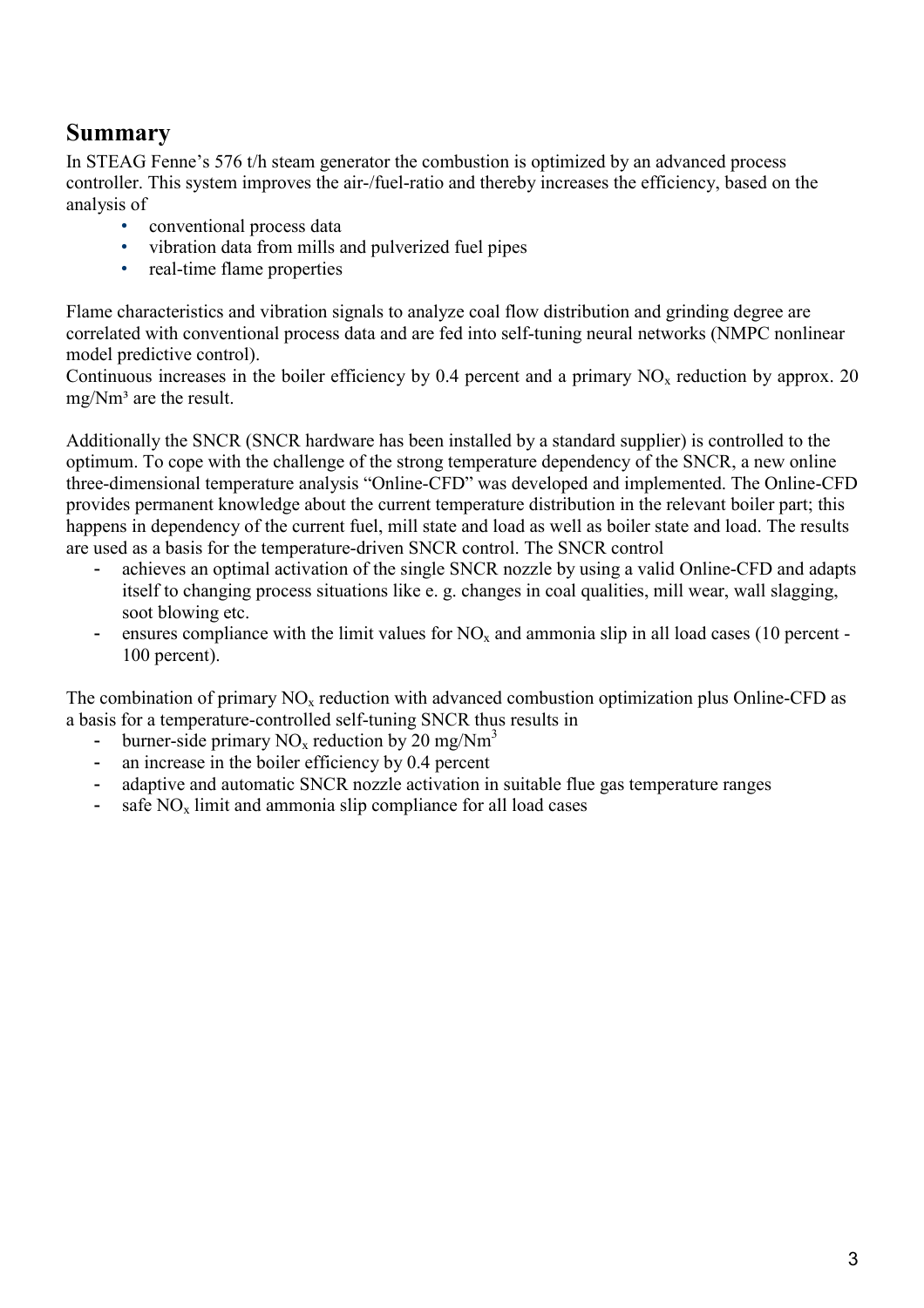### **1. Introduction**

After optimizing the combustion successfully at the STEAG MKV Fenne, control software from STEAG Powitec GmbH as well controls the SNCR hardware, which was installed by a standard supplier. This new temperature-driven SNCR control is based on Online-CFD and was developed in close cooperation with the plant management of STEAG Power Saar GmbH, Thermal Power Plant Fenne.

#### *1.1. The MKV Völklingen (STEAG Power Saar GmbH)*

Fenne power plant is a location of STEAG Power Saar GmbH (formerly Evonik New Energies GmbH) in Völklingen, Germany. Fenne mainly consists of the motor-operated combined heat and power plant, the combined heat and power plant Völklingen (HKV) and the model power plant Völklingen (MKV). The installed gross capacity amounts to 505 MW and the district heating capacity is 615 MW. The MKV has an installed gross capacity of 195 MW and a district heating capacity of 150 MW. The steam generator is a forced-flow boiler having intermediate superheating with two drafts and a throughput of 576 t/h. The burner system consists of eight low-NO<sub>x</sub> DS burners in a staggered, opposed arrangement at four elevations. Air staging is conducted by secondary air 1 and 2, shell air at the boiler walls and overfire air as burn-out air. To achieve the NO<sub>x</sub> limit value, a lambda value of 0.8 is set at the burners, and the overall air index is increased with shell air and over-fire air to 1.25 (values at full load).

Especially the wide operational load range of 30 percent to 100 percent and the many load changes of eight per day with a load change of more than 10 percent make the  $NO<sub>x</sub>$  level control challenging.

The primary task was to optimize the combustion to reduce the overall oxygen, leading to a  $NO<sub>x</sub>$ reduction.

#### *1.2. Combustion Optimization*

In 2005 STEAG installed the combustion optimizer PiT Navigator in the MKV. PiT stands for "Powitec Intelligent Technologies", and the PiT Navigator is STEAG Powitec's core solution for thermal power plants. The PiT Navigator is an advanced auto-optimizer for the permanent optimization of the air/fuel ratio and air/fuel distribution. High-speed cameras observe the combustion chamber and extract significant features of the ignition-, combustion- and burnout-behavior, temperatures, position and emissions with a computerized pattern recognition process. Vibration sensors capture mill vibrations giving early information about milling degree and coal quality. Process data from the PCS are permanently correlated with optical and vibration information through a software based on neural networks. These neural networks are modeled in self-learning adaptive software based on process data of a variety of operating points. This allows them to adapt to changing process situations. Expert knowledge is integrated and the software improves this knowledge in a self-learning and self-optimizing mode.

The PiT Navigator's performance was discussed in VGB PowerTech from December 2007 in the article "Performance Contracting for a Combustion Optimizer, based on Neural Networks in a Coal-Fired Power Plant". The main results are:

- A reduction of combustion air by 4.8 percent, leading to an increased boiler efficiency of 0.39 percent.
- For the MKV, this represents 1,324 t of coal/a and 2,168 t of  $CO<sub>2</sub>/a$  and due to the reduced fan usage – a saving of electrical energy consumption of about 1,989 MWh/a.
- In spite of the total air reduction, the boiler wall atmosphere is improved and less CO-induced corrosion is observed.
- The unburned carbon in ash is reduced by 5%rel.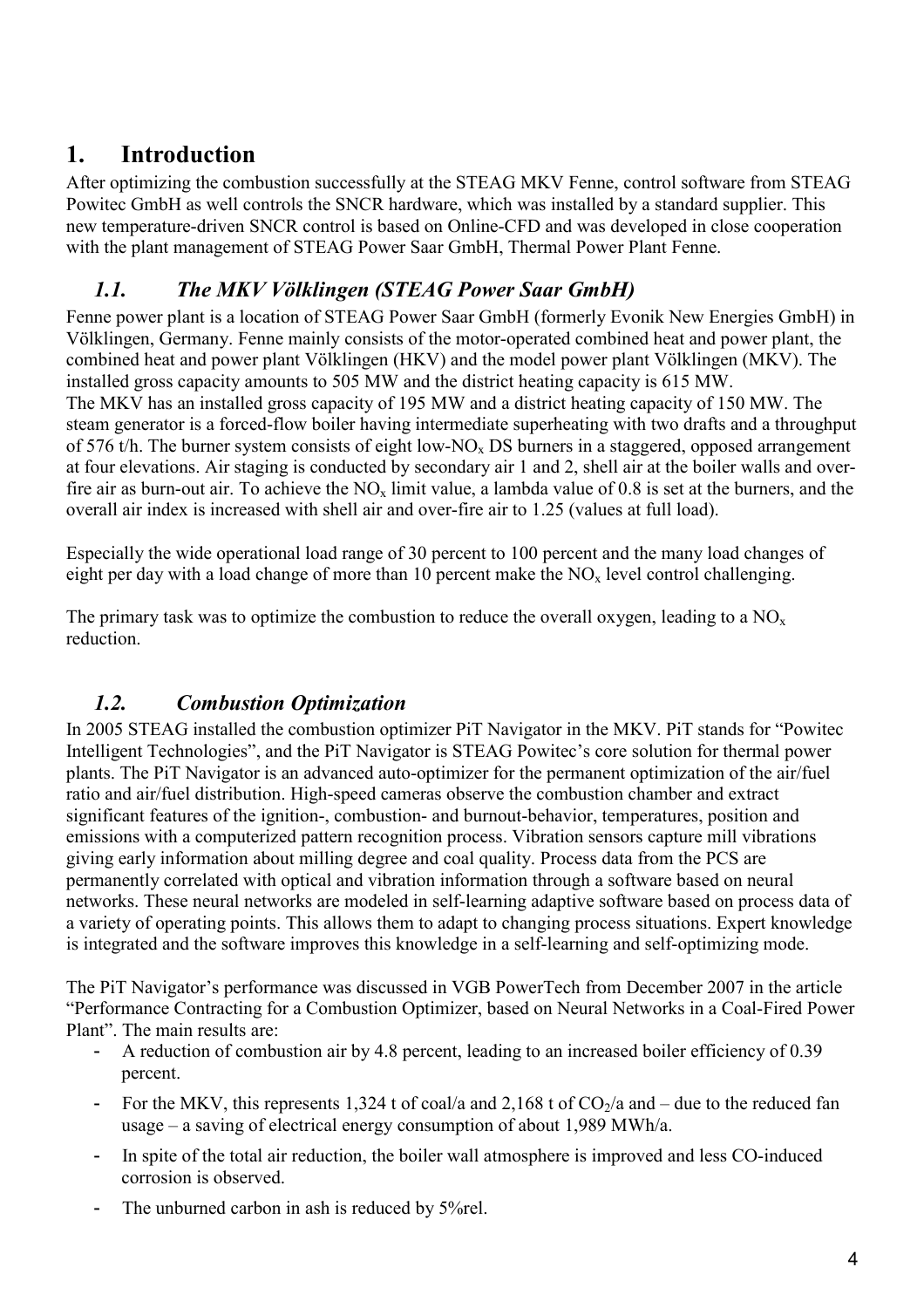Less slagging is experienced as well.

The optimized combustion results from an optimization of the local air/fuel ratio at each burner and is also due to the reduction of the excess air by approx. 1 percent  $O_2$ . One percent  $O_2$  reduction equals to about 15-20 mg/m<sup>3</sup> NO<sub>x</sub>.



*Fig. 1: NOx as a function of O2 at constant load, same coal quality, no SNCR and no soot blower operation. The optimizer reduces the O2 in average by 1 percent, equal to a primary NOx reduction of approx. 20 mg/Nm³.* 

After the primary  $NO<sub>x</sub>$  reduction through low- $NO<sub>x</sub>$  burners and the combustion optimizer, a secondary NOx reduction still is necessary. MKV had to decide between investing in a SNCR or a SCR.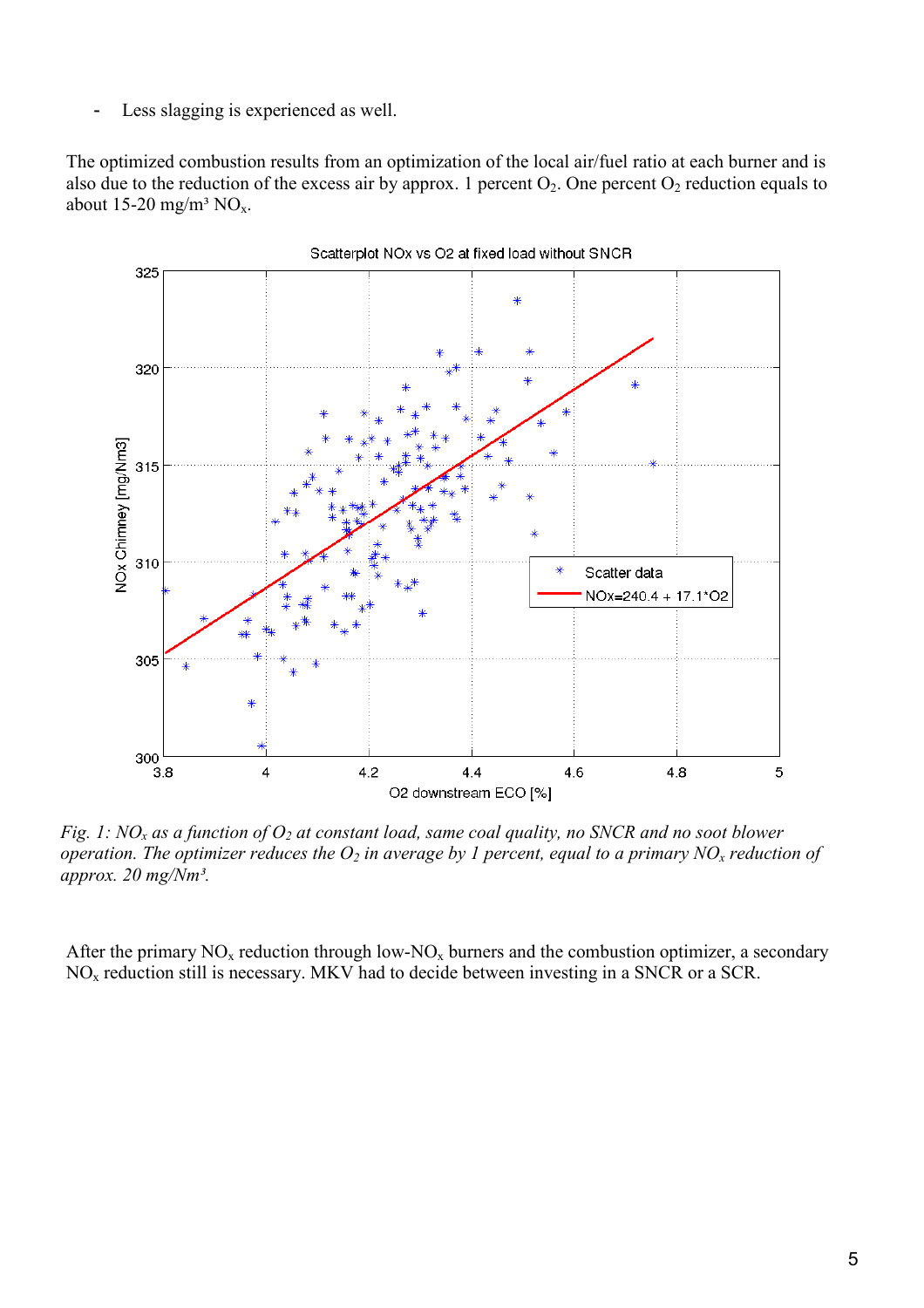# **2. SNCR Versus SCR in Large Scale Boilers**

Before deciding about installing a SNCR or SCR, MKV analyzed the general advantages and drawbacks:

SNCR advantages:

- Less space required
- Lower investments
- No costs for catalyst regeneration
- No flue gas pressure loss
- Easy commissioning

SNCR drawbacks:

- Consumption of ammonia could be higher than with an SCR
- Ammonia slip could be problematic
- Advanced control system required because the knowledge about or control of the local temperature is challenging

Especially at the MKV Fenne the very large economizer leads to too low temperature and too limited space for a high-dust SCR. Additionally the flue gas desulphurization is installed in the cooling tower which has the consequence that there is not enough space for low-dust SCR.

The result of the analysis was that the SNCR was chosen as the best choice.

#### *2.1. SNCR*

The SNCR hardware was supplied by a standard supplier and is made up of a storage tank, mixing and measurement modules, distribution modules, and 60 lances on five elevations. Each lance is individually controllable and the ammonia-water flow is controlled in groups.

The determination of the positions was carried out by this standard supplier on the basis of on-site measurements and off-line modeling.

The SNCR's efficiency strongly depends on the flue gas temperature in front of the available lance and level (more in the next chapter). In everyday operation it became obvious that there is significant room for improvement regarding the amount and position of the lances. The fifth level for example is almost not used at all. This is why STEAG Powitec suggests for future installations to decide the lance position on the basis of an Online-CFD and after observation of different load cases and coal blends.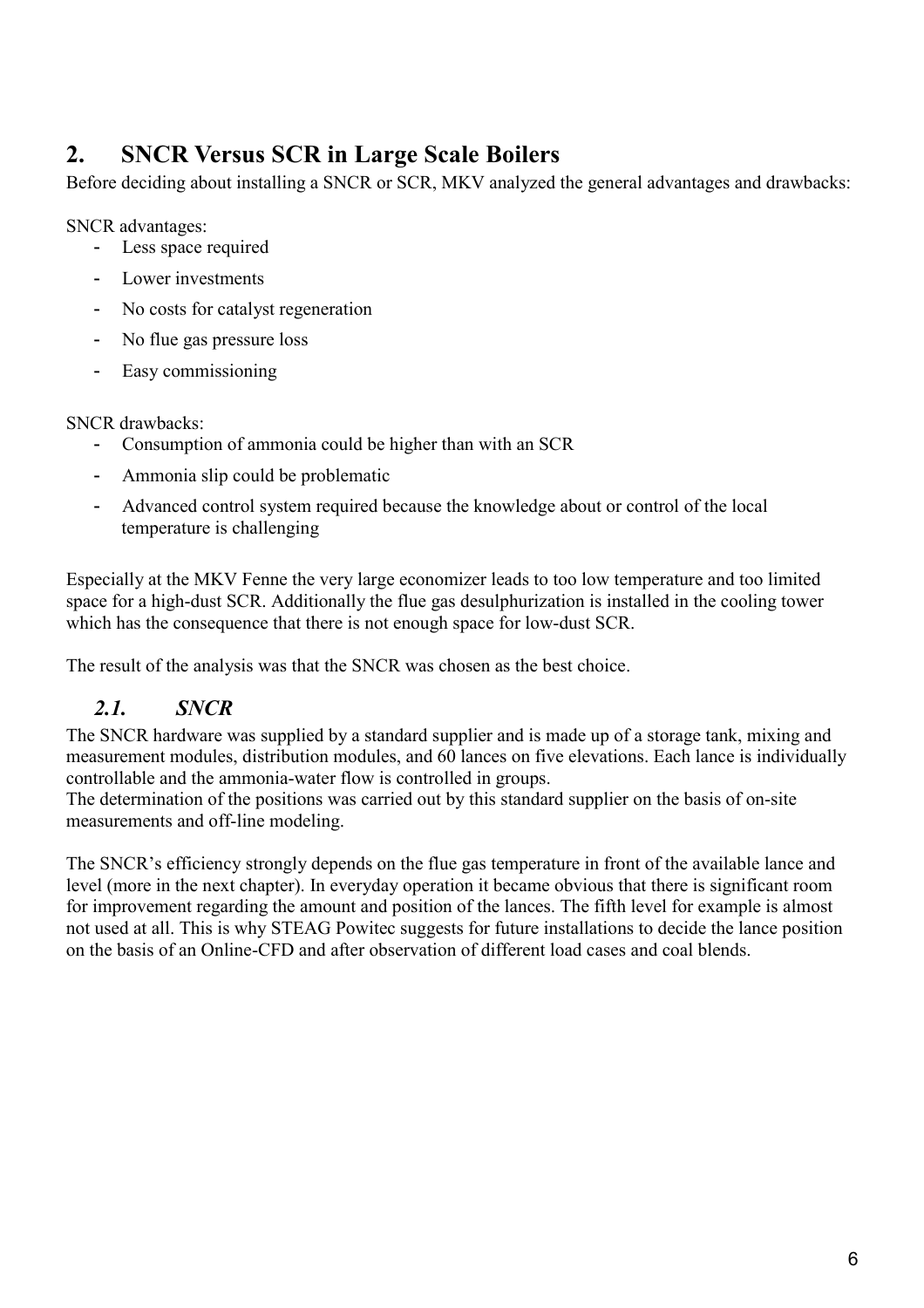#### *2.2. Temperature Dependency of the SNCR*

It is well known that the selective non-catalytic reduction strongly depends on the temperature of the flue gas (see Fig. 2). Injections of ammonia water into too cold regions would inhibit the reaction, whereas injections to areas which are too hot would burn the ammonia and produce even higher  $NO<sub>x</sub>$  emissions.



*Fig. 2: NOx reduction depending on flue gas temperature and O2.* 

Usually, the three-dimensional shape of the suitable temperature window inside a furnace looks like an inner open cone (see Fig. 3). Thus the challenge is to find those SNCR nozzles which inject the absorbent into the right temperature window.



*Fig. 3: The right temperature window is in an inner open cone.*

This search for the right SNCR nozzles is especially challenging at changing loads and coal qualities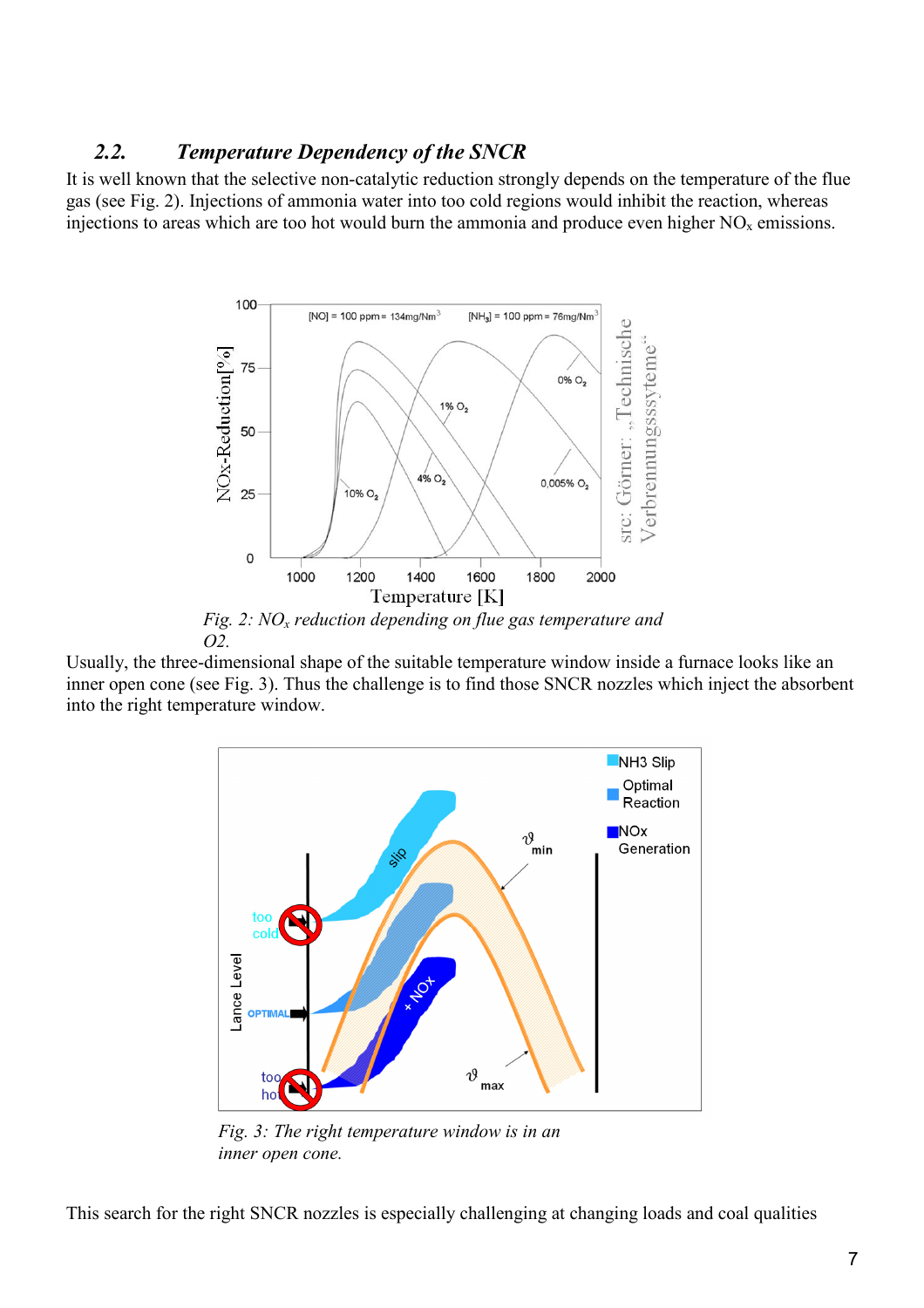because the suitable temperature window moves significantly in space.

To find the current location of the suitable temperature window, STEAG Powitec introduced the online modeling of the three-dimensional temperature distribution inside the furnace.

# **3. Modeling of the Temperature Distribution – Online-CFD**

Together with STEAG Powitec, STEAG Power Plant Fenne has developed the online modeling of the three-dimensional temperature distribution inside the furnace. For this, a simplified version of traditional CFD approaches is used. The furnace volume is split into numerous cubicles, and the Reynolds-averaged Navier-Stokes (RANS) equations are solved. Since only relatively few cubicles are used, it becomes possible to solve these equations very fast in real time. Due to this online operation of the CFD model, it is possible to feed the CFD solver online with all available measurements of the process in order to provide real time constraints. Thus, the result of the CFD simulation always follows the current process situation within seconds.

Furthermore, it is necessary to model the individual burner flames with their thermal and dynamic behavior depending on their coal and air flows, and the current coal heating value. For this purpose, information from additional STEAG Powitec furnace cameras is used to support the CFD model.

The combustion room is modeled by:

- Separation of the relevant area in volume elements. At MKV Fenne (boiler dimensions: 10 m (length) x 10 m (width) x 40 m (height)) volume elements with a border length of 1m are used. This results in 4,000 volume elements.
- For each volume element the following flue gas parameters are modeled:
	- Temperature
	- Mass
	- Density
	- Speed in x, y and z-direction
- Modeling of over-fire air and superheater
- Balancing of the spray picture of the NH<sub>4</sub>OH and of the droplet spectrum
- Consideration of soot blowing
- Modeling of wall slagging

As mentioned before, this model is calibrated online by integrating existing values from the process control system, i.e. measurements of thermo elements or steam parameters as well as the STEAG Powitec sensors (digital optical flame analysis) as constraints for the CFD.

Thus, a new three-dimensional distribution of temperatures is calculated every 15 seconds, and the respective visualization delivers fascinating insights to the load-depending changes in the first draft.

#### *3.1. Validation*

To validate the modeling, STEAG Power Plant Fenne carried out extensive measurement campaigns to verify the temperatures shown by the Online-CFD. As part of this study, gas-extraction pyrometer measurements were carried out on two elevations with different measurement depths ranging from 0.5 meters to 4.5 meters at various loads (25 %, 72 %, 100 %).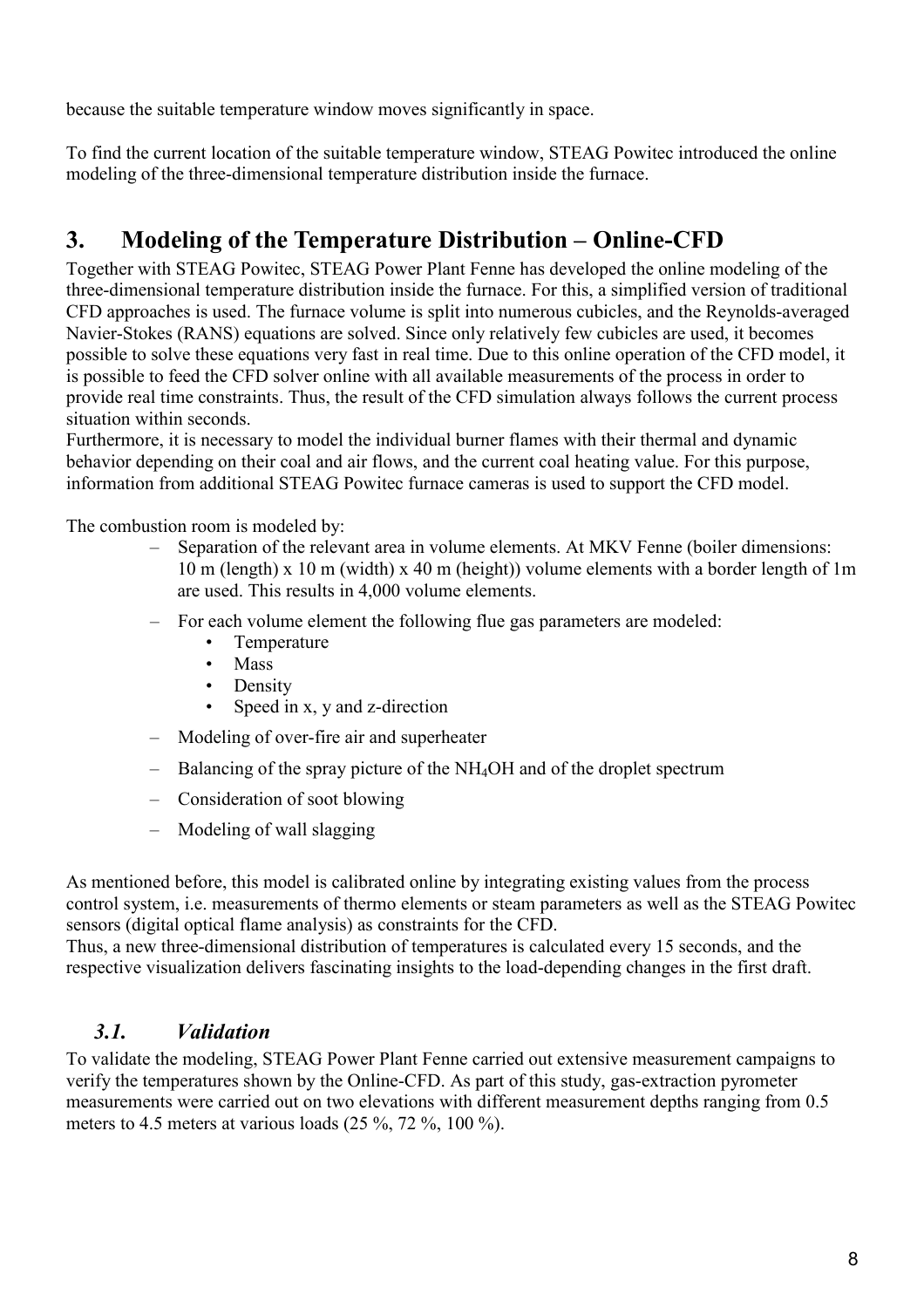The temperature differences between the Online-CFD model and the gas-extraction pyrometer measurements were only small as Fig. 4 indicates.



*Fig. 4: Gas-extraction pyrometer (measurement) compared to Powitec Online-CFD (simulation) at different depths and elevations*

In conclusion, the power plant and operation management stated that the calculations of the Online-CFD reflect the real temperature distribution inside the furnace and that it seems suitable for selecting the locations of SNCR nozzles.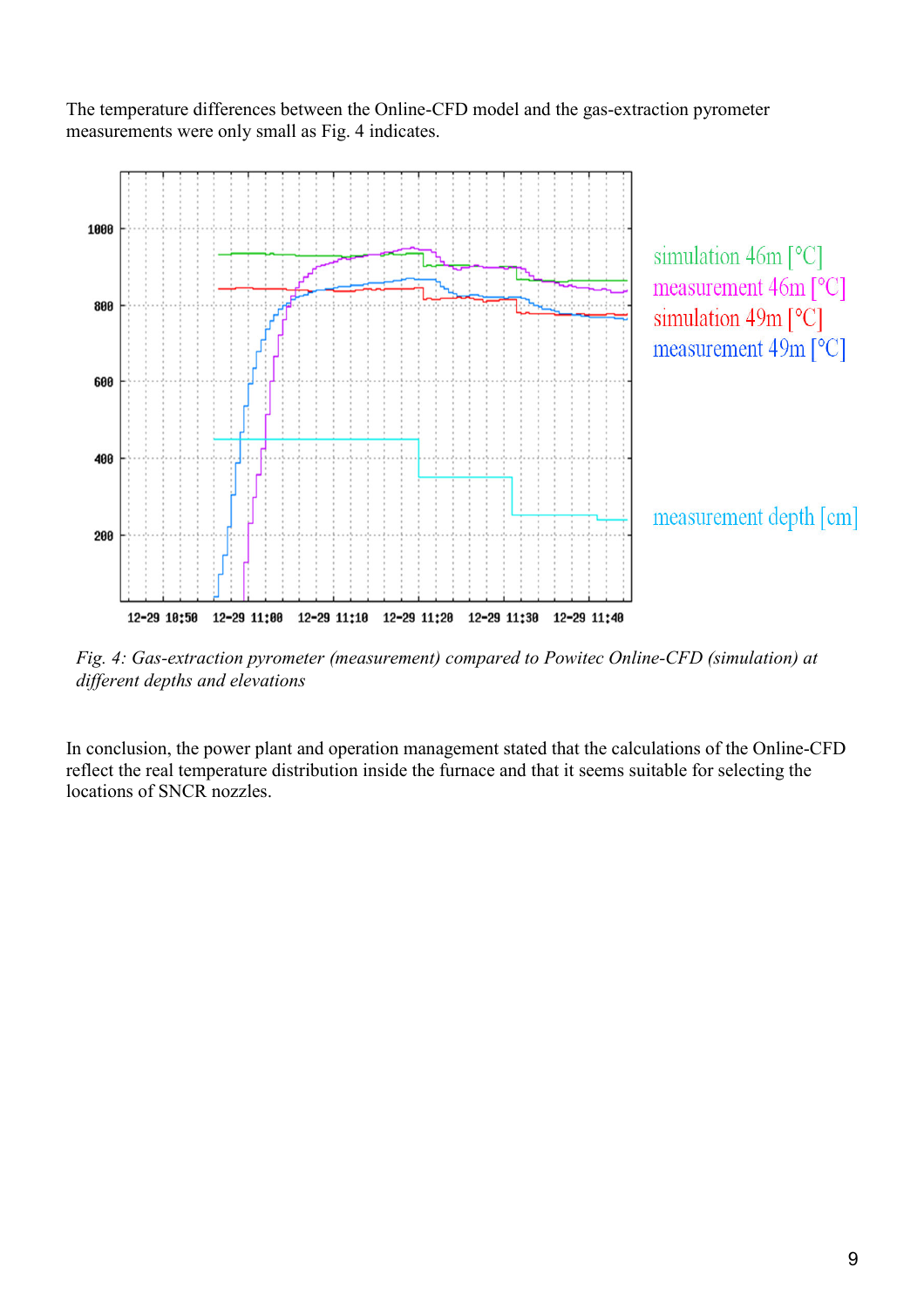# **4. Control of the SNCR**

As a secondary activity for  $NO<sub>x</sub>$  reduction, the SNCR comes into the picture. But as discussed before, the temperature dependency of the chemical reaction needs detailed information about the current temperature distribution at the lance elevations. Additionally, the flue gas amount which can be reached by the single SNCR lance (spray picture) has to be calculated. At MKV the temperature distribution throughout the first draft, if necessary up to the boiler end, is calculated by STEAG Powitec every 15 seconds. Current measurements of the process variables are imposed as well every 15 seconds (online calibration). Together with a calculation of the achievable flue gas volume in the appropriate temperature window, this enables for an activation of the right SNCR nozzle.

Together with STEAG Powitec, STEAG Power Plant Fenne developed the SNCR control model. This model follows limits, targets and priorities for  $NO<sub>x</sub>$ , slip and ammonia consumption. The model permanently calculates

- the  $NO<sub>x</sub>$  setpoint characteristic curve (depending on load, load transient and slip) as well as
- amount of active lances, position of active lances and current mixture ratio.

In this calculation the model considers the

- actual value of  $NO<sub>x</sub>$ ,
- lab value slip in fly ash,
- current slagging and fouling status,
- boiler geometry,
- actual coal values (grinding degree and amount per burner),
- actual burn-out models and
- spray distribution models.



*Fig . 5 shows the boiler model together with temperature boxes in a temperature window of 900 to 1,000°C. Additionally the SNCR lances, burners and STEAG Powitec optical sensors (PiT Multisensor) are indicated. In the left picture it is very obvious that the appropriate temperature has the form of a dome.*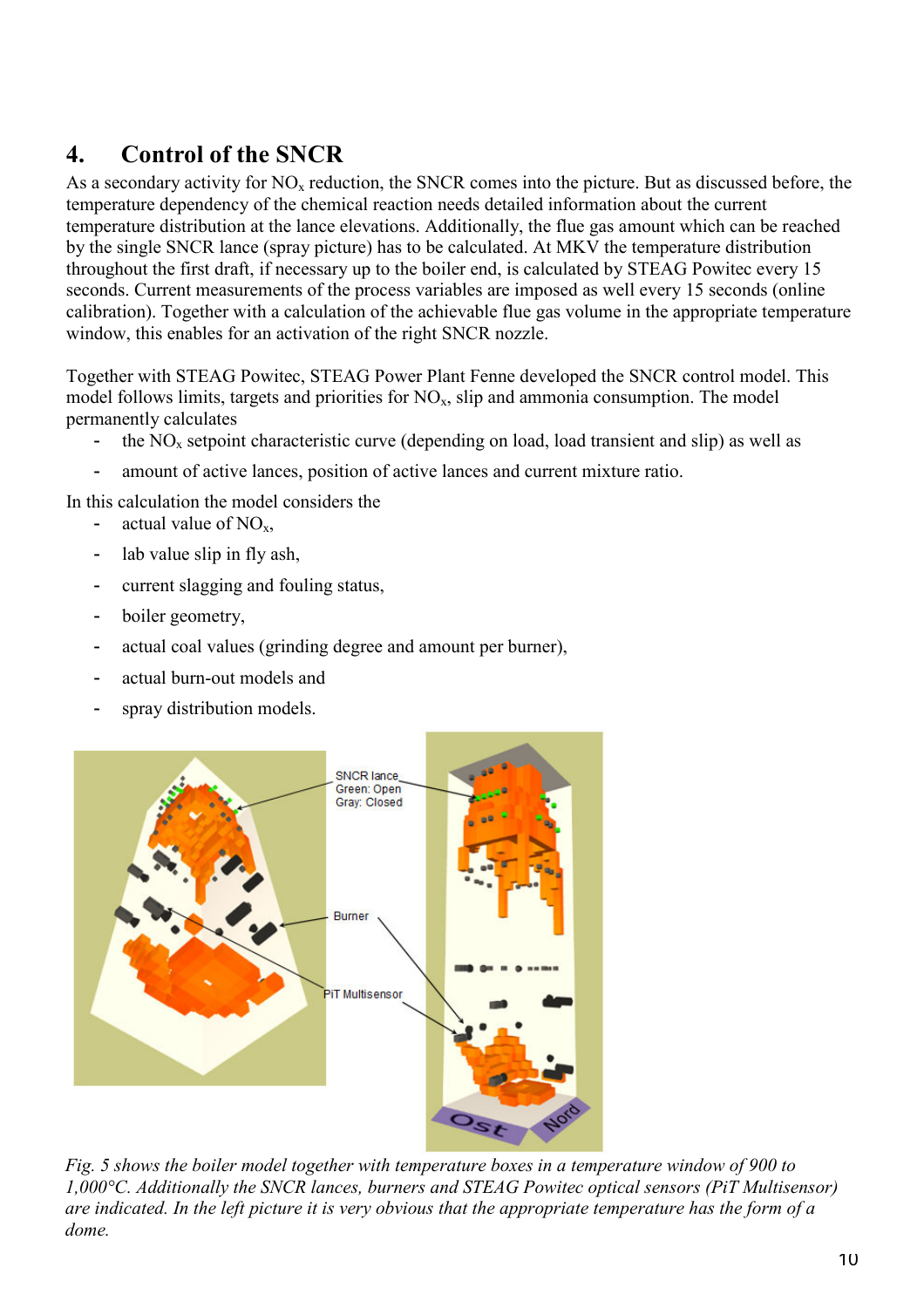The continuous changes of plant load show fascinating insights into the temperature distribution over time and the adapted SNCR nozzle selection:



*Fig. 6: Screenshot of the Online-CFD and the SNCR control. The left picture shows locations of temperatures between 900 to 1,000°C in the combustion chamber (orange boxes) and the activated lances (small green boxes). The picture in the middle shows the locations of temperatures between 1,430 and 1,800°C. The right picture shows the locations of relative (0 to 100 percent) impact of ammonia spray per 1m³ box (cyan and blue boxes)* 

*The lower picture shows the figure of the boiler load over 24 hours.* 

*The load-depending changes in temperature distribution and spray amount over the time can be seen in a video: http://www.powitec.de/Videos/PiT\_OnlineCFD\_FlueGas\_Flame\_Spray.avi*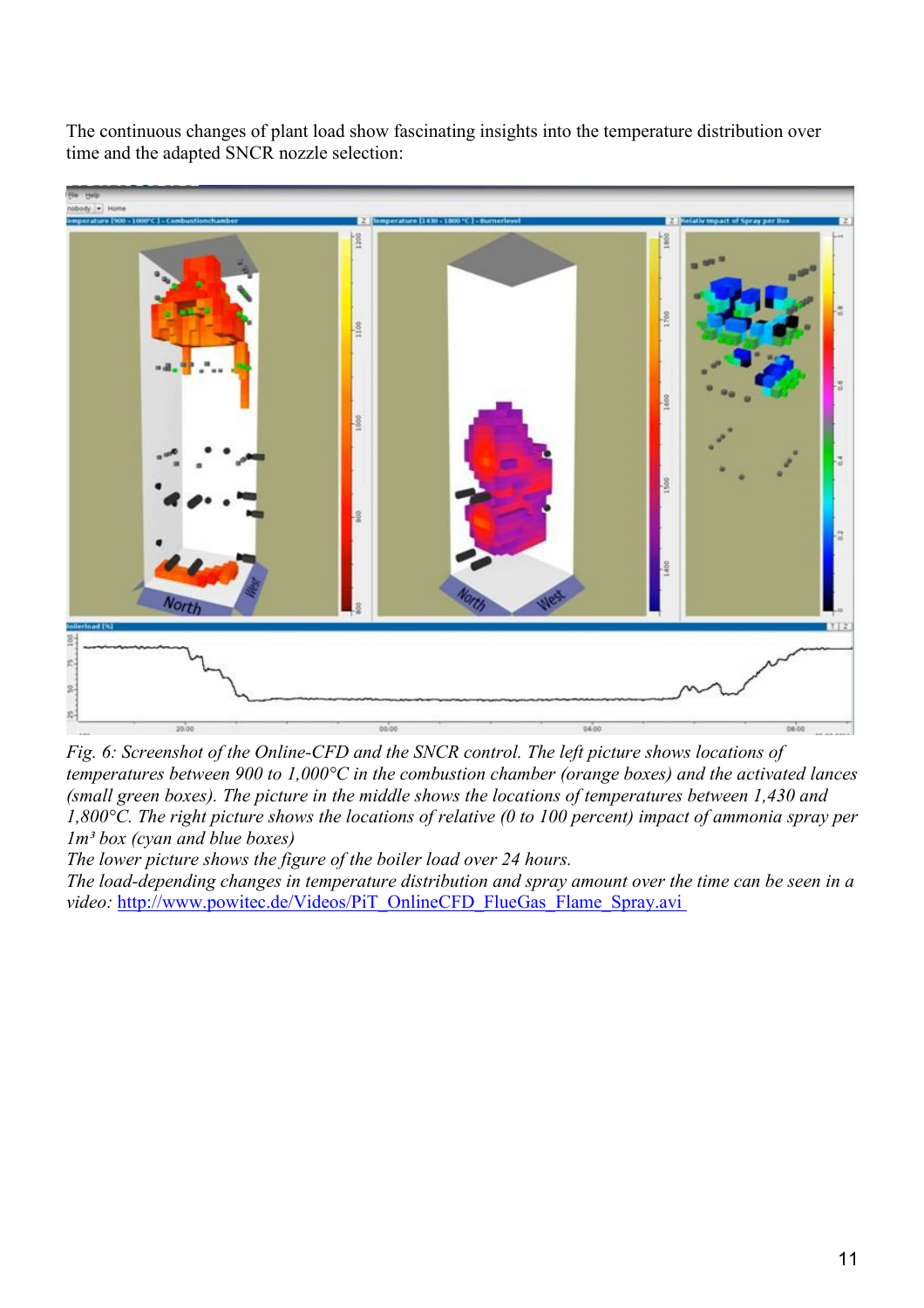# **5. Results, SNCR Control**

The STEAG Powitec SNCR control (Sept. 2010 to today)

- achieves an optimal activation of the single SNCR nozzle by using a valid Online-CFD
- adapts itself to changing process situations like changes in coal qualities, coal mill usage, wall slagging, soot blowing etc.
- keeps the setpoint values for  $NO<sub>x</sub>$  and ammonia slip in continuous operation for all load cases (30-100 percent).

During further tests at full load it was examined if it could be possible to improve the SNCR manually. During periods with stable load, the SNCR control was tried to be optimized manually i.e. by manual shift towards lower or higher SNCR nozzles. The resulting  $NO<sub>x</sub>$  levels and the ammonia slip respectively clearly indicate that the Online-CFD finds the optimal injection locations at full load. The same tests were carried out at stable part load and again; either the  $NO<sub>x</sub>$  or ammonia slip level increased when a manual control was tried out.

# **6. Summary**

The Online-CFD as a new approach for temperature-controlled SNCR in large scale steam generators can be summarized as follows:

#### *6.1. STEAG Powitec SNCR Control Approach*

The STEAG Powitec SNCR control approach has the following steps:

- Burner-side primary  $NO<sub>x</sub>$  reduction on top of low- $NO<sub>x</sub>$  burners by optimization of air distribution and reduction of excess air
- 3D Online-CFD of flue gas temperatures
- Modeling of mass, temperature and speed of flue gas by solving RANS equations (Reynolds-averaged Navier-Stokes equations)
- Online calibration using plant measurements every 15s
- Automatic nozzle activation following Online-CFD temperatures

#### *6.2. Results*

The following results were achieved:

- Burner-side primary NO<sub>x</sub>-reduction by about 15 to 20 mg/Nm<sup>3</sup> and increase in the boiler efficiency
- Automatic SNCR nozzle activation in suitable flue gas temperature ranges
- Safe  $NO<sub>x</sub>$  setpoint compliance for all load cases
- Safe ammonia slip setpoint compliance for all load cases